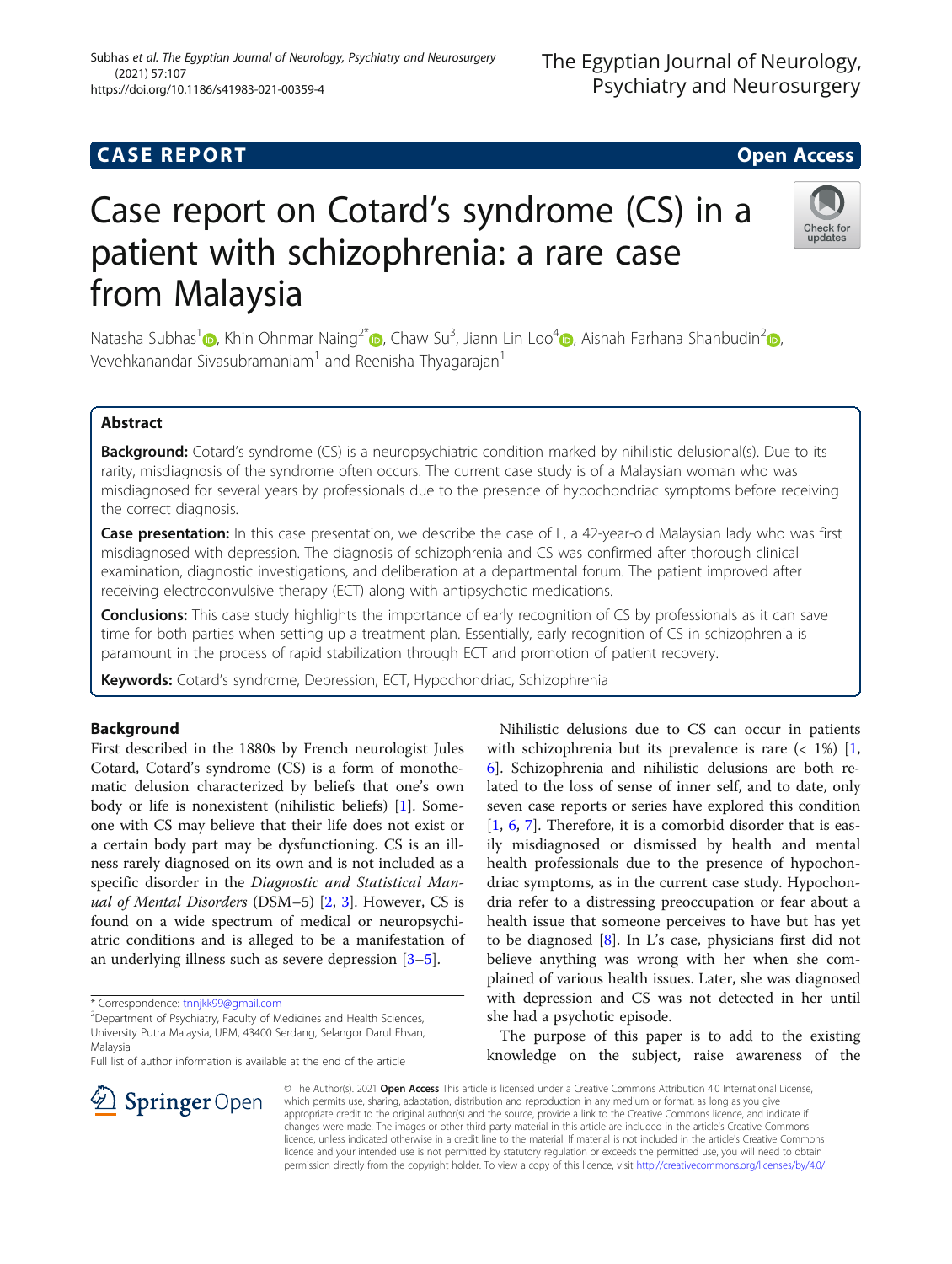disorder, and provide information of a treatment plan that was successfully implemented. To the best of our knowledge, there has not been a similar case of CS published in Malaysia.

## Case presentation

L was a 42-year-old administrative assistant who presented regularly to general practitioners with various non-specific health ailments (sneezing and vague abdominal pains) after the passing of her father in 2014. Four years later, her overall mental health had deteriorated. She had become withdrawn, anxious, preoccupied, and unable to sleep due to buzzing noises outside her ear. She was also worried that someone was trying to harm her. As a result of lethargy (due to poor sleep) and issues with concentration, L quit her job. She was diagnosed with major depressive disorder by a private psychiatrist and was prescribed agomelatine 25 mg daily, and zolpidem 10 mg daily. An otorhinolaryngologist found no otorhinolaryngological abnormalities upon examination.

L's mental health and insomnia worsened despite 3 weeks of treatment and she incessantly complained that she "felt like a zombie;" attributing it to the antidepressants [\[9](#page-5-0)]. Also, she had become convinced that her organs were decaying. She refused to eat and purged to prove that the food she ate was not being digested. This behavior made her extremely weak and lethargic. Furthermore, she was refusing to urinate and defecate as she believed her bowels and bladder were dysfunctional.

Due to significant physical health deterioration, L was admitted to the public hospital in Klang Valley in September of 2018. By then, she was having third person auditory hallucinations who were commenting on her action(s) and she was becoming paranoid that imaginary strangers were trying to harm her. No other Schneiderian first-rank symptoms were noted. There were no delusions of misidentification either. Both L and her family did not notice any features of depression, mania, or hypomania. There was an absence of psychiatric illnesses on either side of the family. L repeatedly pinned her anxiety down to her belief that her organs were dying and liquefying inside her. The initial differential diagnosis included major depressive disorder with psychotic features, psychotic disorder due to another medical condition and schizophrenia. Extensive work-up was performed to rule out possible organic causes. Organic causes were ruled out by collecting a history of fever, seizures, connective tissue disorders, illicit drug use, or any neurological deficits suggestive of migraine, stroke, or meningitis. L's investigations showed all parameters were within normal limits. Given her first episode of psychosis with features of Cotard's syndrome (CS), L was given the diagnosis of schizophrenia and CS (Table [1\)](#page-2-0).

After L was admitted, it became apparent that L was unable to make decisions. Therefore, her family was called in. They were provided psychoeducation concerning the disorder(s), how it is usually treated, and what types of treatments were available. After the session, the psychiatrist and the family came to an agreement that L should stay in the hospital for a while (1-2 weeks) and commence treatment with an atypical antipsychotic risperidone (2 mg, twice a day).

L showed poor response to risperidone and her nihilistic delusions remained while being treated at the hospital. L insisted the nurses assist her to the ward counter each time she walked. Her physical examination was unremarkable and her mental status examination (MSE) showed blunted affect, poverty of speech, apathy, persecutory delusion, and hallucinatory behavior. Her antipsychotic treatment was switched to amisulpride 200 mg nocte given the superiority over risperidone in effect size and lesser weight gain [\[10](#page-5-0)].

L showed marginal improvement with regards to personal hygiene and meals after 2 weeks although L started to experience parkinsonism at the dose of 600 mg BD, which were counteracted with 2 mg of trihexyphenidyl. There were still residual symptoms of psychosis upon her discharge.

Unfortunately, L was readmitted a week later after several unsuccessful suicidal attempts as she still had the belief that she could not swallow, urinate, and open her bowel due perceived damage to her internal organs. The extrapyramidal side effects of amisulpride were also still present and she was experiencing amenorrhea due to hyperprolactinemia (316.2 mU/l). A departmental multidisciplinary discussion was conducted and the conclusion was to provide a course of electroconvulsive therapy (ECT) for acute stabilization of suicidal ideation and nihilistic beliefs [[11](#page-5-0)]. Amisulpride was switched to quetiapine immediate release (IR) 100 mg due to its favorable profile for hyperprolactinemia and extrapyramidal symptoms [[12](#page-5-0), [13](#page-5-0)]. Consent for treatment was obtained in accordance to the Malaysian Mental Health Act 2001  $[14]$ . L was to be given an acute course of bitemporal ECT consisting of 6 sessions over 2 weeks on alternative days, using the Mecta SpECTrum 5000  $M^{TM}$ machine (manufactured by Mecta Corporation, United States of America) with a brief pulse width of 1.0 m/s (33 Hz) (Table [2\)](#page-3-0).

After completion of all six sessions of the acute course of ECT, L showed significant improvement. She was discharged after 3 weeks and was directed to take quetiapine IR 400 mg twice daily at home. Three months later, her menstruation returned and her prolactin level normalized. No extrapyramidal symptoms stayed. One-year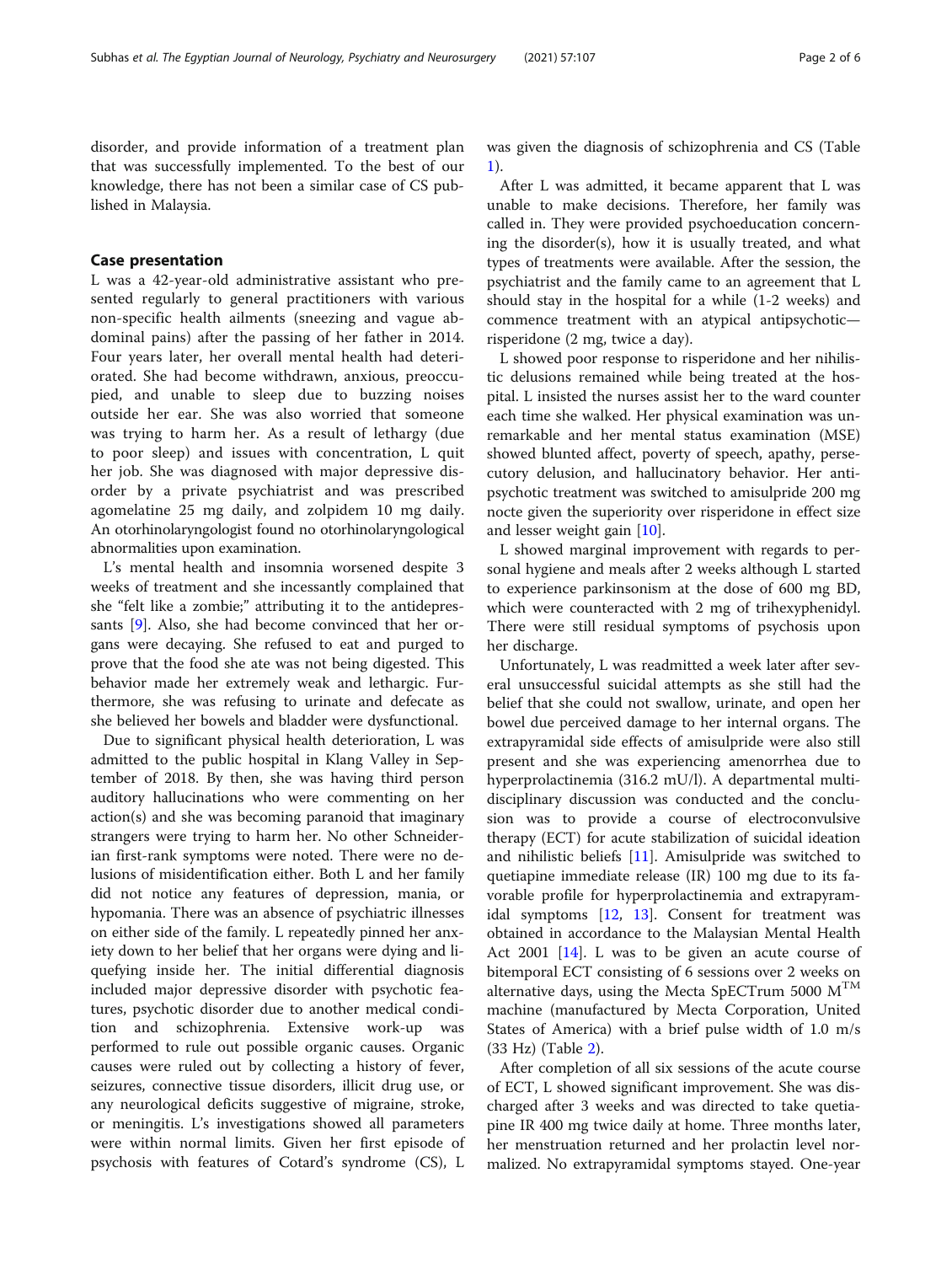<span id="page-2-0"></span>

| <b>Table 1</b> Investigations upon admission |  |
|----------------------------------------------|--|
|----------------------------------------------|--|

| <b>Investigations</b>        |                                                                           | September 2018 | <b>Units</b> | Range         |  |
|------------------------------|---------------------------------------------------------------------------|----------------|--------------|---------------|--|
| <b>Full blood count</b>      | Hemoglobin                                                                | 12.7           | g/dL         | 12.0-15.0     |  |
|                              | <b>Total white count</b>                                                  | 7.30           | $10^{9}$ /L  | 4.0-10.0      |  |
|                              | <b>Platelet</b>                                                           | 307            | $10^9$ /L    | 150-410       |  |
|                              | Hematocrit                                                                | 38             | %            | $36 - 46$     |  |
| Renal profile                | Urea                                                                      | 3.6            | mmol/L       | $3.2 - 8.2$   |  |
|                              | Sodium                                                                    | 135            | mmol/L       | 132-146       |  |
|                              | Potassium                                                                 | 4.0            | mmol/L       | $3.5 - 5.5$   |  |
|                              | Chloride                                                                  | 102            | mmol/L       | 99-109        |  |
|                              | Creatinine                                                                | 57.5           | umol/L       | 44.2-97.2     |  |
| Liver function test          | <b>Total protein</b>                                                      | 81             | q/L          | 57-82         |  |
|                              | <b>Albumin</b>                                                            | 42             | g/L          | 34-50         |  |
|                              | Globulin                                                                  | 38             | q/L          | $25 - 39$     |  |
|                              | <b>Total bilirubin</b>                                                    | 9              | umol/L       | $5 - 21$      |  |
|                              | Alkaline phosphatase                                                      | 54             | U/L          | $46 - 116$    |  |
|                              | Alanine transaminase                                                      | 24             | U/L          | $10 - 49$     |  |
|                              | Aspartate aminotransferase                                                | 18             | U/L          | < 34          |  |
| <b>Thyroid function test</b> | Thyroid stimulating hormone                                               | 0.70           | mU/L         | $0.55 - 4.78$ |  |
|                              | Free T4 (thyroxine)                                                       | 19.9           | pmol/L       | 11.5-22.7     |  |
| <b>Fasting blood sugar</b>   |                                                                           | 4.0            | mmol/L       | < 6.1         |  |
| <b>Fasting lipid profile</b> | Cholesterol                                                               | 4.62           | mmol/L       | < 5.18        |  |
|                              | <b>Triglycerides</b>                                                      | 1.62           | mmol/L       | < 1.70        |  |
|                              | High-density lipoprotein                                                  | 1.14           | mmol/L       | > 1.0         |  |
|                              | Low-density lipoprotein                                                   | 2.4            | mmol/L       | < 2.6         |  |
| Connective tissue disease    | Antinuclear antibodies                                                    | Negative       |              |               |  |
| <b>Viral screening</b>       | HIV antigen/antibody<br>Non-reactive (no evidence of HIV infection)       |                |              |               |  |
|                              | <b>Hepatitis C antibody</b><br>Non-reactive                               |                |              |               |  |
|                              | Hepatitis B surface antigen                                               | Non-reactive   |              |               |  |
| Electrocardiogram            | Sinus rhythm. No ischemic changes.                                        |                |              |               |  |
| Urine toxicology             | Negative for opioids, amphetamine, methamphetamine, cannabis, ketamine.   |                |              |               |  |
| Urine pregnancy test         | Negative                                                                  |                |              |               |  |
| Computerized tomography scan | No intracranial abnormalities, bleedings, mass effects, or midline shifts |                |              |               |  |
| Conclusion                   | All investigations parameters were within normal limits                   |                |              |               |  |

a<br>Notes: g/dl grams per deciliter, L liter, % percentage, mmol/L millimoles per liter, μmol/L micromoles per liter, U/L units per liter, mU/L milliunits per liter, pmol/L picomoles per liter

post ECT, she was concordant with the treatment plan and she was in full recovery, including regaining her ability to perform instrumental activity of daily living.

## Discussion

Current knowledge of CS is based on case reports and series and there are 328 cases documented worldwide [[15](#page-5-0), [16](#page-5-0)]. Due to the rarity of CS, its nosology remains unclear and is not classified in the International Classification of Diseases (ICD) or the DSM-5 [\[17\]](#page-5-0). The prevalence of CS in schizophrenia is rare. In fact, a study by Stompe and Schanda [\[18](#page-5-0)] found that only 0.87% of patients diagnosed

with schizophrenia and CS presented with nihilistichypochondriac delusions and a progressive loss of energy. This means that the prevalence of schizophrenia and CS together is less than 1% in the population [[15](#page-5-0)]. As shown by Huarcaya-Victoria and colleagues' [\[5](#page-4-0)] study, the increased risk of self-aggression is reflected by L's second admission due to her selfharm as part of her CS that is associated with schizophrenia. L is most likely suffering from Cotard's syndrome type I. This is a form of CS that is delusional in origin rather than being secondary to and affective disorder [[19](#page-5-0)].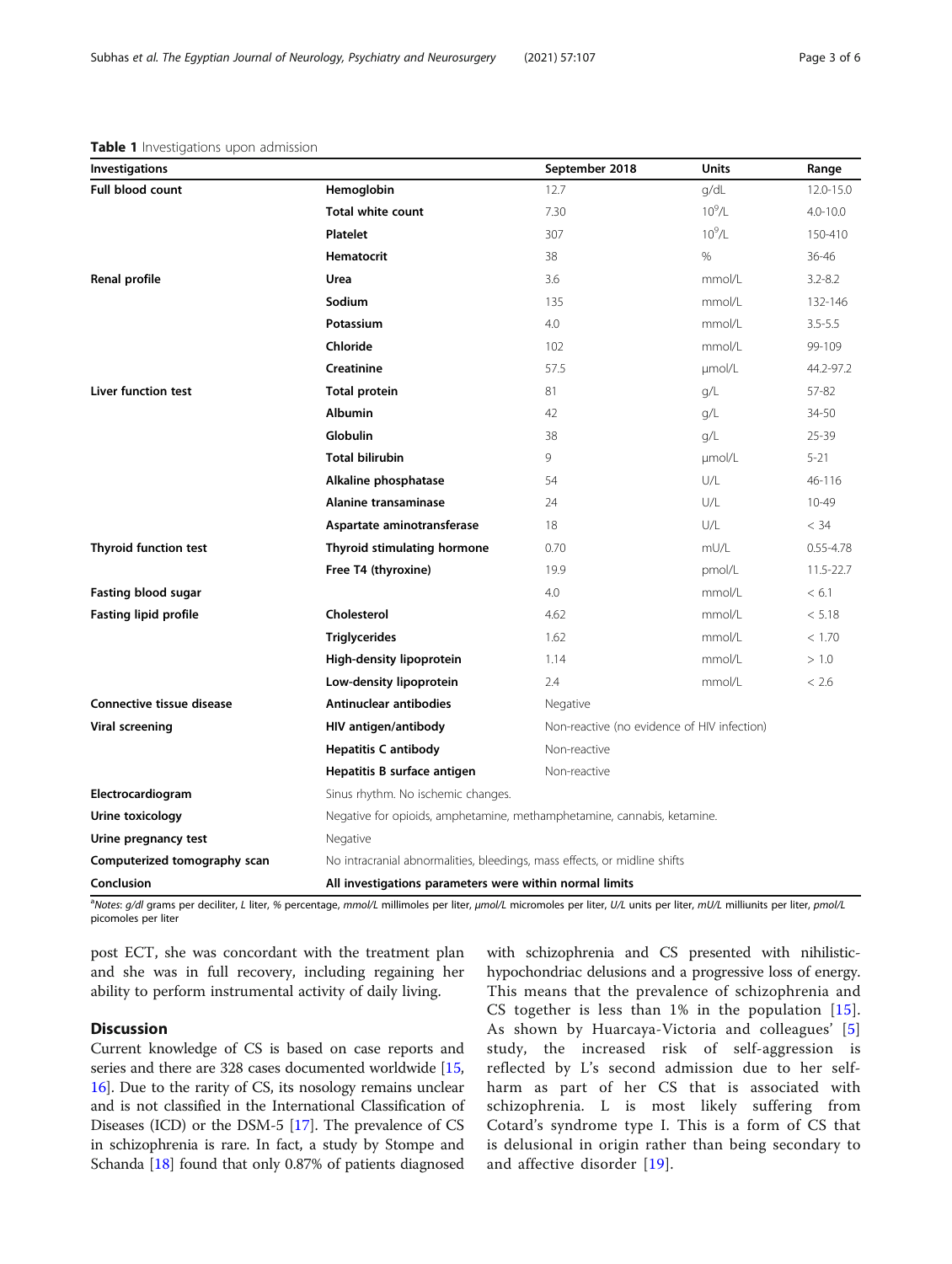|                | Session Stimulus<br>dosage | Seizure activity                                                                                     | Electroencephalography<br>reading                                                | <b>Recommendations</b>                                                               | Outcome of electroconvulsive therapy                                                                                                                                                                                                                                                                                                                                                |  |
|----------------|----------------------------|------------------------------------------------------------------------------------------------------|----------------------------------------------------------------------------------|--------------------------------------------------------------------------------------|-------------------------------------------------------------------------------------------------------------------------------------------------------------------------------------------------------------------------------------------------------------------------------------------------------------------------------------------------------------------------------------|--|
| 1              | 4%                         | No seizures                                                                                          | No EEG reading                                                                   |                                                                                      | L still believed that her body was decaying.                                                                                                                                                                                                                                                                                                                                        |  |
| 8%             |                            | No seizures                                                                                          | No EEG reading                                                                   | To increase the<br>percentage to 16% for<br>the next ECT                             | However, she was able to consume 2-3<br>spoonsful of rice by herself.<br>Suicidal thoughts were still profound.                                                                                                                                                                                                                                                                     |  |
| 2              | 16%                        | No seizures                                                                                          | No EEG reading                                                                   |                                                                                      | L's belief of her body decaying was reduced.                                                                                                                                                                                                                                                                                                                                        |  |
|                | 32%                        | Flickering of toes                                                                                   | Spike activity poorly<br>defined with slow irregular<br>waves (subthreshold EEG) |                                                                                      | Her food intake was increased from 2-3<br>spoonsful of rice to half a plate<br>"My organs are starting to function and I feel<br>my body is healing."                                                                                                                                                                                                                               |  |
|                | 48%                        | Flickering of toes                                                                                   | Subthreshold EEG                                                                 | To increase the<br>percentage to 56% for<br>the next ECT                             |                                                                                                                                                                                                                                                                                                                                                                                     |  |
| 3              | 56%                        | Flickering of muscles in Subthreshold EEG<br>lower limbs                                             |                                                                                  |                                                                                      | Without prompting, L was able to finish a<br>whole plate of rice by herself.                                                                                                                                                                                                                                                                                                        |  |
|                | 64%                        | Generalized tonic clonic EEG showed<br>movement of the<br>upper and lower limbs<br>for $19s$         | suprathreshold<br>symmetrical waves for 27<br>S.                                 | To maintain the same<br>percentage for the next<br>ECT                               |                                                                                                                                                                                                                                                                                                                                                                                     |  |
| $\overline{4}$ | 64%                        | Generalized tonic clonic EEG showed<br>movement of the<br>upper and lower limbs<br>for $15 s$        | suprathreshold<br>symmetrical waves for 21<br>$\mathsf{S}$                       | To maintain the same<br>percentage for the next<br>ECT                               | In addition to food intake, L's self-care had also<br>improved. She was able bathe and use the<br>toilet.<br>Her beliefs progressed from decaying body to<br>her internal organs functioning well, her body<br>felt warm and "there is blood circulation<br>coming back to my body."<br>After this round of ECT, subjective feelings of<br>suicidal thoughts had markedly decreased |  |
| 5              | 64%                        | Generalized tonic clonic EEG showed supra-<br>movement of the<br>upper and lower limbs<br>for $14 s$ | threshold symmetrical<br>waves for 17 s                                          | To maintain the same<br>percentage for the next<br>ECT                               | L appeared more cheerful, happy and reactive<br>to surroundings. She believed her organs had<br>returned to full functionality.<br>Decreased suicidal thought was sustained                                                                                                                                                                                                         |  |
| 6              | 64%                        | Flickering of muscles in Subthreshold EEG<br>upper and lower limbs                                   |                                                                                  |                                                                                      | L's appetite had significantly improved. "I feel<br>alive, I am alive. My organs are fully functioning                                                                                                                                                                                                                                                                              |  |
|                | 75%                        | Generalized tonic clonic EEG showed supra-<br>movement of the<br>upper and lower limbs<br>for $15 s$ | threshold symmetrical<br>waves for 20 s                                          | This is the last ECT<br>session. L completed 6<br>sessions of acute<br>course of ECT | now. I am not suicidal anymore."<br>After this round of ECT-no persecutory<br>delusion(s), no nihilistic delusions. Activities of<br>daily living improved. She was no longer<br>suicidal                                                                                                                                                                                           |  |

#### <span id="page-3-0"></span>Table 2 Acute course of L's electroconvulsive therapy

Note: Six sessions of ECT were done over 2 weeks on alternative day, ECT electroconvulsive therapy, EEG electroencephalogram, % percentage, s seconds

CS represents a series of well-defined symptoms which can prevail on its own or comorbid with other psychiatric or neurological disorders [[17\]](#page-5-0). The hypochondriasis that developed into nihilistic delusions led to a diagnosis of CS. As discussed by Tomasetti and colleagues [\[17](#page-5-0)], these symptoms evolve into somatic concerns leading to localized bodily sensations (rotting of organs) or global somatosensorial alterations ("I am dead").

Various papers have highlighted that CS can be reported in neurological disorders (stroke, brain tumors, epilepsy, traumatic brain injury, migraine, subdural hemorrhage), psychiatric disorders (major depressive disorder with psychotic or melancholic features, schizophrenic spectrum, bipolar type I and II disorder, catatonia), demyelinating disorders (multiple sclerosis), dementias, movement disorders (Parkinson's disease), autoimmune inflammations and infections affecting the brain (Hashimoto encephalopathy and anti-N-methyl-Daspartate receptors encephalitis), neuroleptic malignant syndrome, or drug intoxications [\[5](#page-4-0), [17\]](#page-5-0). Due to the fact that L did not show signs of any of the disorders above, all other differential diagnoses were ruled out. A thorough history was taken along with relevant blood investigations and neuroimaging was completed to rule out neurological disorders.

The diagnosis of schizophrenia was made in lieu of elementary auditory hallucinations followed by third person running commentary and persecutory delusions independent of affective symptoms. Morgado and colleagues [\[6](#page-4-0)] postulated that the relationship between CS and schizophrenia could be due to poor flow of information from the sensory cortex of the brain to the limbic system. Schizophrenia appears to effect the nondominant frontal, temporal, and parietal lobes as found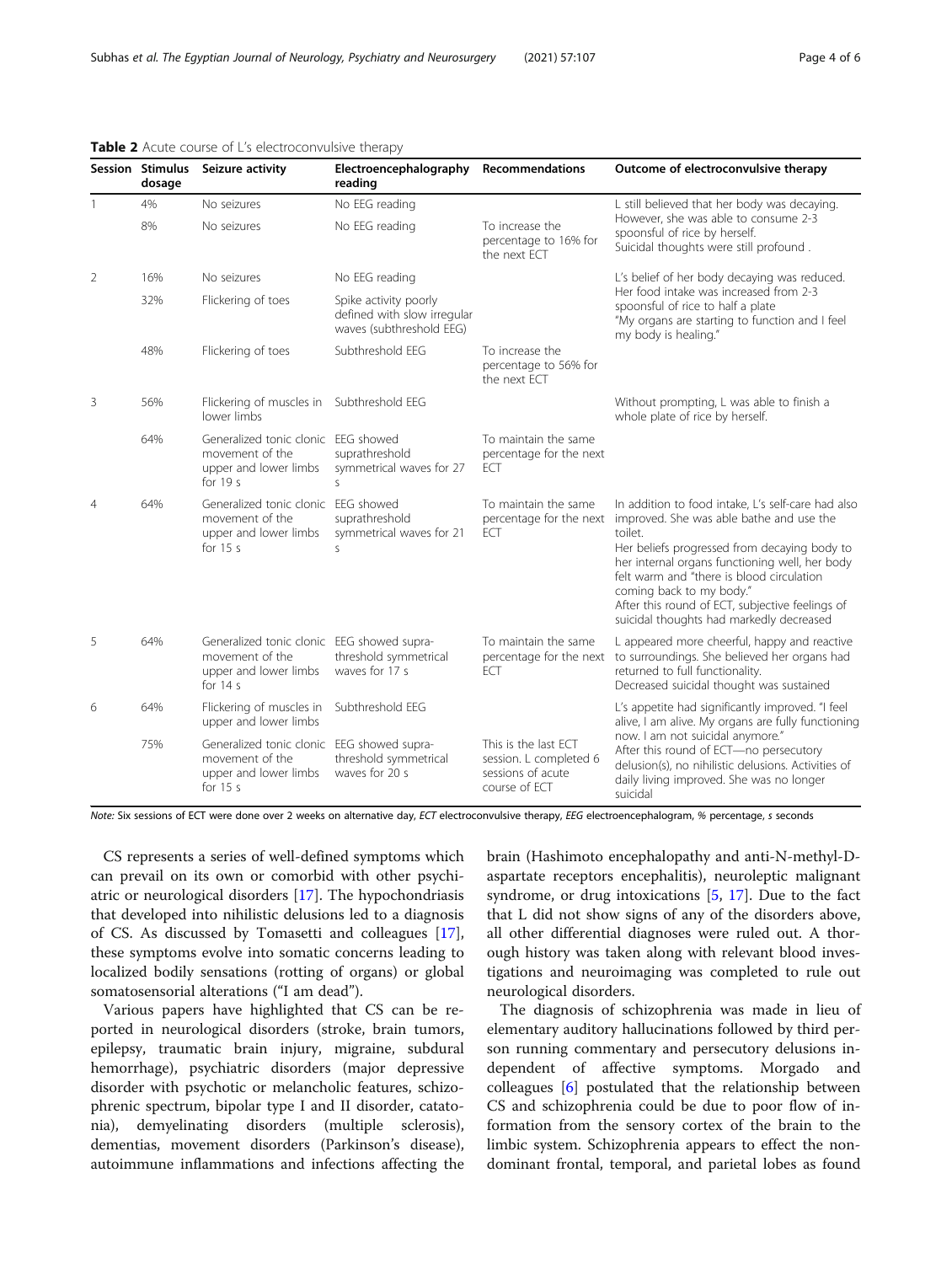<span id="page-4-0"></span>in patients with CS [6, [11\]](#page-5-0), L's deterioration in both her mental and physical function along with her poor response to antidepressants may have been a factor that pushed her toward hospitalization. During her stay at the hospital, L's symptoms improved only after she was given a series of six ECT sessions.

In reports by De Risio and colleagues [[20\]](#page-5-0) and Sahoo and Josephs [3], advanced neuroimaging studies showed hyperactivity of the dopamine receptor binding, proving an association between schizophrenia and CS. Sahoo and Josephs [3], also, postulated that using dopamine antagonists would be beneficial in improving psychosis as was done in L's case. Moreover, Debruyne and colleagues [[11\]](#page-5-0) highlighted that in patients suffering from CS with a history of hypochondriasis and nihilistic delusions, antipsychotics were more successful than other types of medications. Debruyne and colleagues [[11\]](#page-5-0) and Sahoo and Josephs [3] have highlighted ECT as an important form of treatment in CS. In L's case, she showed significant improvement after six ECT sessions. L's symptoms resolved after ECT and she continues to be in remission.

Overall, CS can be viewed as a unique phenomenology on its own. Therefore, although CS is rarely comorbid with schizophrenia and not officially classified in any diagnostic manuals, psychiatrists should be aware of its existence. The knowledge of the disorder can help alleviate the symptoms of many patients who are suffering from this disorder. Additionally, the sharing of cases such as this can help other psychiatrists diagnose and treat patients promptly instead of misdiagnosing and exposing the patient to unwanted side effects of medications. As presented in this study, empirical evidence has shown that the use of antipsychotics and ECT as the treatment of choice for these patients.

## Conclusions

This case study highlights the importance of taking the time to explore a diagnosis not commonly pursued by medical professionals. In checking for symptoms of nihilistic beliefs and taking into account the worsening condition of the patient, it is important that professionals not prematurely dismiss patients who do not fit into common diagnostic criteria. L would have benefitted earlier from proper assessment rather than being dismissed for several years as a hypochondriac. The advantage of non-premature termination may include shortening the length of cognitive and emotional distress felt by the patient. Essentially, early recognition of CS in patients with schizophrenia is paramount in the process of rapid stabilization through medication and ECT in promoting patient recovery.

#### Abbreviations

CS: Cotard's syndrome; CT: Computerized tomography; DSM: Diagnostic and Statistical Manual of Mental Disorders; ECT: Electroconvulsive therapy; EEG: Electroencephalogram; GP: General practitioners; ICD: International Classification of Diseases; IR: Immediate release; MSE: Mental status examination

#### Acknowledgements

The authors would like to thank the Director General of Health, Malaysia, and the patient for their permissions in allowing us to publish this article.

#### Authors' contributions

NS, VS, and RT were part of the patient's treating team and conceptualized the case with KON's input. NS drafted the manuscript. KON, CS, JLL, and AFS reviewed and revised the manuscript. CS proofread the manuscript. All authors read and approved the final manuscript.

#### Funding

No funding was obtained for this study.

#### Availability of data and materials

The data that support the findings of this study are available on request from the corresponding author. The data is not publicly available due to privacy or ethical restrictions.

#### **Declarations**

#### Ethics approval and consent to participate

The manuscript was written in accordance with the guidelines of Declaration of Helsinki and written informed consent was obtained from the patient. This case report has been assigned the Research ID: NMRR-21-1130-60409 by the National Medical Research Register (NMRR) of Malaysia on 16 June 2021.

#### Consent for publication

Written informed consent was obtained from the patient.

#### Competing interests

The authors declared no potential conflicts of interest with respect to the research and authorship of this paper.

#### Author details

<sup>1</sup>Department of Psychiatry and Mental Health, Hospital Tengku Ampuan Rahimah, Jalan Langat, 41200 Klang, Selangor Darul Ehsan, Malaysia. 2 Department of Psychiatry, Faculty of Medicines and Health Sciences, University Putra Malaysia, UPM, 43400 Serdang, Selangor Darul Ehsan, Malaysia.<sup>3</sup> Yorkville University, Fredericton, New Brunswick, Canada.<br><sup>4</sup> Quons way Clinis, Contral and North Wort London NHS Foundati Queensway Clinic, Central and North West London NHS Foundation Trust, 226 Queensway, Bletchley, Milton Keynes MK2 3TE, UK.

#### Received: 23 February 2021 Accepted: 16 July 2021 Published online: 03 August 2021

#### References

- 1. Bott N, Keller C, Kuppuswamy M, Spelber D, Zeier J. Cotard delusion in the context of schizophrenia: a case report and review of the literature. Front Psychol. 2016;7:1351.
- 2. American Psychiatric Association. Diagnostic and Statistical Manual of Mental Disorders. 5th ed. Arlington: American Psychiatric Publishing; 2013. <https://doi.org/10.1176/appi.books.9780890425596>.
- Sahoo A, Josephs KA. A neuropsychiatric analysis of the Cotard delusion. J Neuropsychiatry Clin Neurosci. 2018;30(1):58–65. [https://doi.org/10.1176/a](https://doi.org/10.1176/appi.neuropsych.17010018) [ppi.neuropsych.17010018.](https://doi.org/10.1176/appi.neuropsych.17010018)
- 4. Grover S, Aneja J, Mahajan S, Varma S. Cotard's syndrome: two case reports and a brief review of literature. J Neurosci Rural Pract. 2014;5(1):S59–62.
- 5. Huarcaya-Victoria J, Ledesma-Gastañadui M, Huete-Cordova M. Cotard's syndrome in a patient with schizophrenia: case report and review of the literature. Case Rep Psychiatry. 2016;6968409.
- 6. Morgado P, Ribeiro R, Cerqueira JJ. Cotard symptom without depressive symptoms in a schizophrenic patient. Case Rep Psychiatry. 2015;643191.